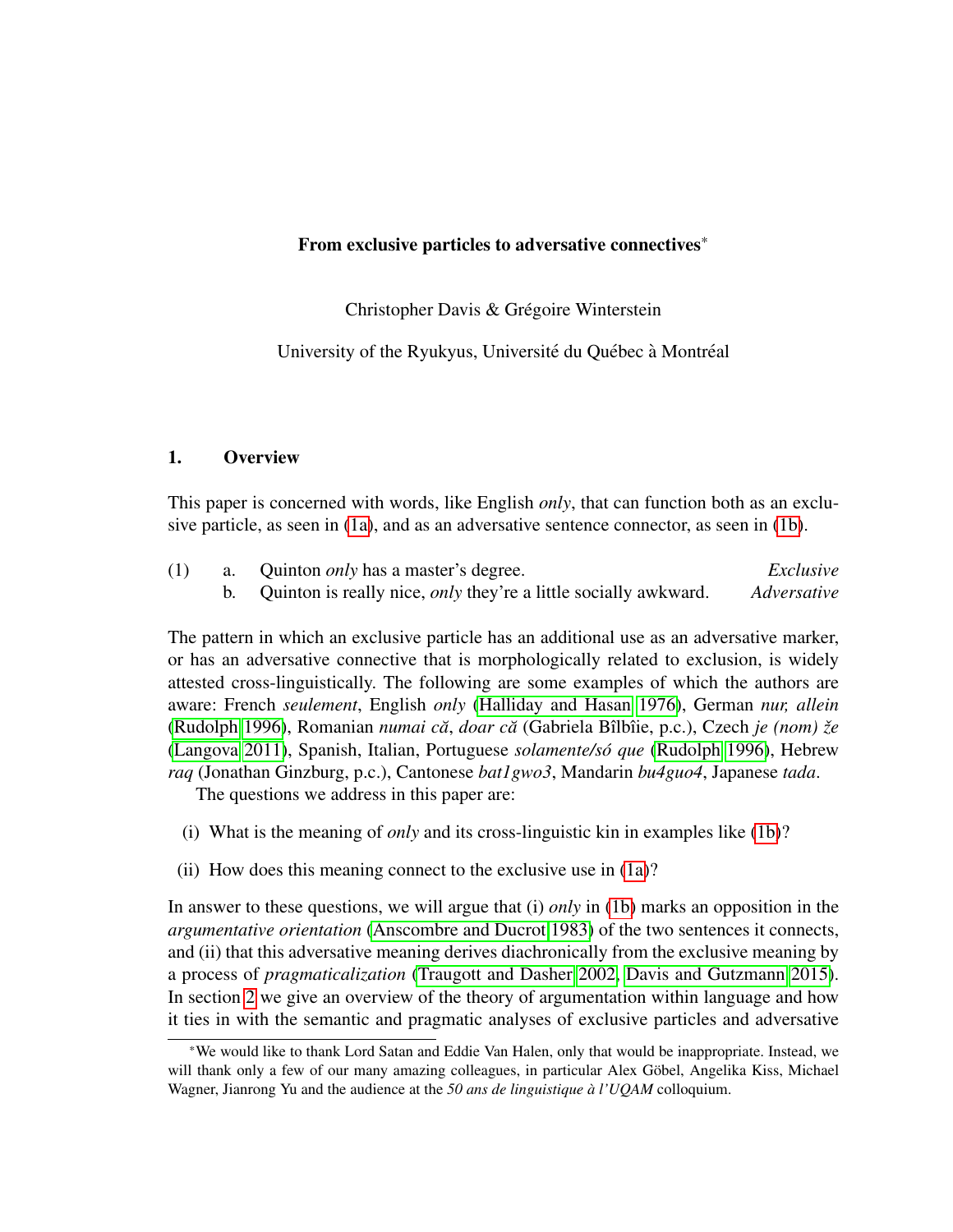connectives. Section [3](#page-4-0) spells out how synchronically ambiguous examples of *only* provide a plausible diachronic bridge linking the exclusive and adversative readings of *only*. Section [4](#page-7-0) concludes with a critical discussion of the account of [von Fintel and Iatridou](#page-9-5) [\(2019\)](#page-9-5), in which we conclude that a synchronically unified account of the exclusive and adversative readings of *only* is not tenable.

### <span id="page-1-0"></span>2. The two meanings and their argumentative profiles

Our analysis uses the framework of *argumentation within language* (AwL, [Anscombre and](#page-8-0) [Ducrot](#page-8-0) [\(1983\)](#page-8-0), [Winterstein](#page-9-6) [\(2012b\)](#page-9-6)). The central tenet of the theory is that the interpretation of natural language utterances is made relative to an argumentative goal, such that accepting the at-issue content of the utterance will increase the belief in that goal. We refer to this relation between an utterance and the goal by saying that the utterance is *oriented* towards the goal. Any given sentence is potentially oriented towards multiple goals, and part of the work in interpreting an utterance is determining which goal the speaker has in mind at the time of utterance. At the heart of AwL is the idea that the relation of orientation is mediated not just by the content of an utterance, but also by the linguistic code. Thus, two sentences with comparable semantic content may be used for potentially opposite goals.

In this paper, we consider two linguistic elements that affect the orientation of a sentence. The first is information structuring, i.e. the division of the conveyed content into different layers of information (at-issue content, presupposition, conventional implicature, etc.) The claim is that the set of goals that an utterance can be used to argue for is determined on the sole basis of the at-issue content of the utterance [\(Ducrot 1972,](#page-9-7) [Jayez and](#page-9-8) [Tovena 2008\)](#page-9-8). Argumentative operators, such as discourse markers, can then operate on the argumentative profile of their host utterance, for example by marking the relationship between the at-issue content and argumentative goals, or by relating the argumentative profile of the utterance to that of other discourse segments.

### 2.1 The exclusive meaning

The exclusive meaning of *only* has been the topic of a sizeable portion of the literature in semantics and pragmatics. Modern treatments usually take their root in a proposal by [Horn](#page-9-9) [\(1969\)](#page-9-9) which rests on the idea that the semantics of *only* uses a set of alternatives that it excludes. In an example like [\(1a\)](#page-0-0), the alternatives in question are other (higher) diplomas that Quinton could hold, and the sentence conveys as its at-issue content that Quinton does not possesses any of them. The information that Quinton does possess a master's degree is not part of the at-issue content, but is conveyed as a kind of ancillary meaning, such as a presupposition.

Works dealing with *only* have focused on various aspects of its semantics, such as the exact nature of the information conveyed by *only*'s prejacent (presupposition, conventional implicature, or something else; see [Coppock and Beaver](#page-8-1) [\(2014\)](#page-8-1) for a recent overview of proposals), whether the alternatives are ranked, and the associative properties of *only*, i.e. how to determine the set of alternatives used to compute its exclusive meaning. The details of these semantic properties are orthogonal to what we show in this paper; it suf-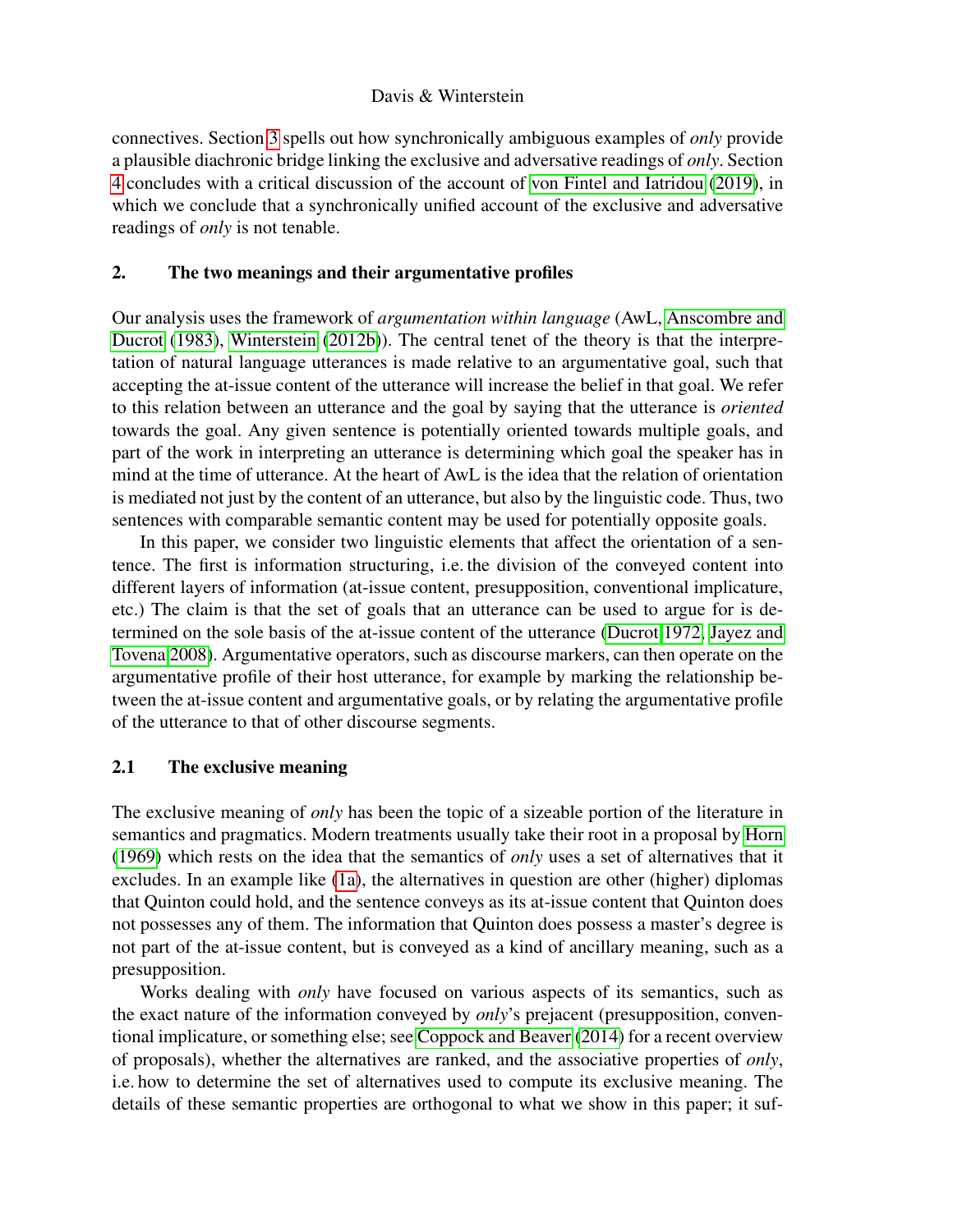fices to assume that (i) the at-issue content of sentences with exclusive *only* conveys the negation of the relevant focus-sensitive alternatives, and (ii) the entailment of the prejacent is conveyed by a conventional non-at-issue meaning component, such as a presupposition or conventional implicature.

[Ducrot](#page-9-10) [\(1973\)](#page-9-10) observes that exclusive operators such as *only* have a characteristic argumentative effect, specifically the *reversal* of the orientation of its prejacent. In a sentence like [\(1a\)](#page-0-0), this reversal entails that if *G* is a goal that is supported by [\(2\)](#page-2-0), the prejacent of [\(1a\)](#page-0-0), then (1a) will argue against *G*, i.e. (1a) will be oriented towards  $\neg G$ .

<span id="page-2-0"></span>(2) Quinton has a master's degree.

While Ducrot postulates that this reversal effect is part of the lexical meaning of exclusives, [Winterstein](#page-9-11) [\(2012a\)](#page-9-11) shows how this effect can instead be derived from a standard exclusive semantics coupled with general principles of AwL. The idea is that the alternatives that are negated by the at-issue content of *only* are all co-oriented with the prejacent of *only*. For example, in [\(1a\)](#page-0-0) the alternatives are (in typical circumstances) higher diplomas that Quinton may hold, and most conclusions that can be supported by having a master's degree can also be supported by having a higher diploma.

Negation itself has a reversal effect: [\(3\)](#page-2-1) also argues in a way that is opposite to [\(2\)](#page-2-0).

<span id="page-2-1"></span>(3) Quinton does not have a master's degree.

Therefore, since (i) the at-issue content of a sentence with *only* is the negation of elements that are co-oriented with the prejacent of *only*, (ii) negating elements co-oriented with the prejacent reverses their orientation, and (iii) the overall orientation of an utterance is evaluated only relative to its at-issue content, it follows that the orientation of an example like [\(1a\)](#page-0-0) is the opposite of that of its prejacent: *only* has a reversal effect.

# <span id="page-2-3"></span>2.2 The adversative meaning

In its adversative usage, the meaning of *only* resembles that of a connective like English *but*: [\(1b\)](#page-0-1) and [\(4\)](#page-2-2) are close synonyms.

<span id="page-2-2"></span>(4) Quinton is really nice, but they're a little socially awkward.

From an argumentative point of view, adversatives are analyzed as marking an *argumentative opposition* between two discourse segments (e.g. the two conjuncts of a connective). Two segments *A* and *B* are in argumentative opposition if there is an argumentative goal *G* such that *A* is an argument for *G*, and *B* is an argument against it, i.e. *B* argues for  $\neg G$ [\(Anscombre and Ducrot 1977,](#page-8-2) [Winterstein 2012b\)](#page-9-6). We call such an argumentative goal the *pivot* of the adversative.

In line with Grice's original assumptions, and with much of the literature on the topic (pace [Potts](#page-9-12) [\(2005\)](#page-9-12)), we take this constraint on argumentative opposition to be conveyed by a conventional implicature carried by the adversative connective. As explained above,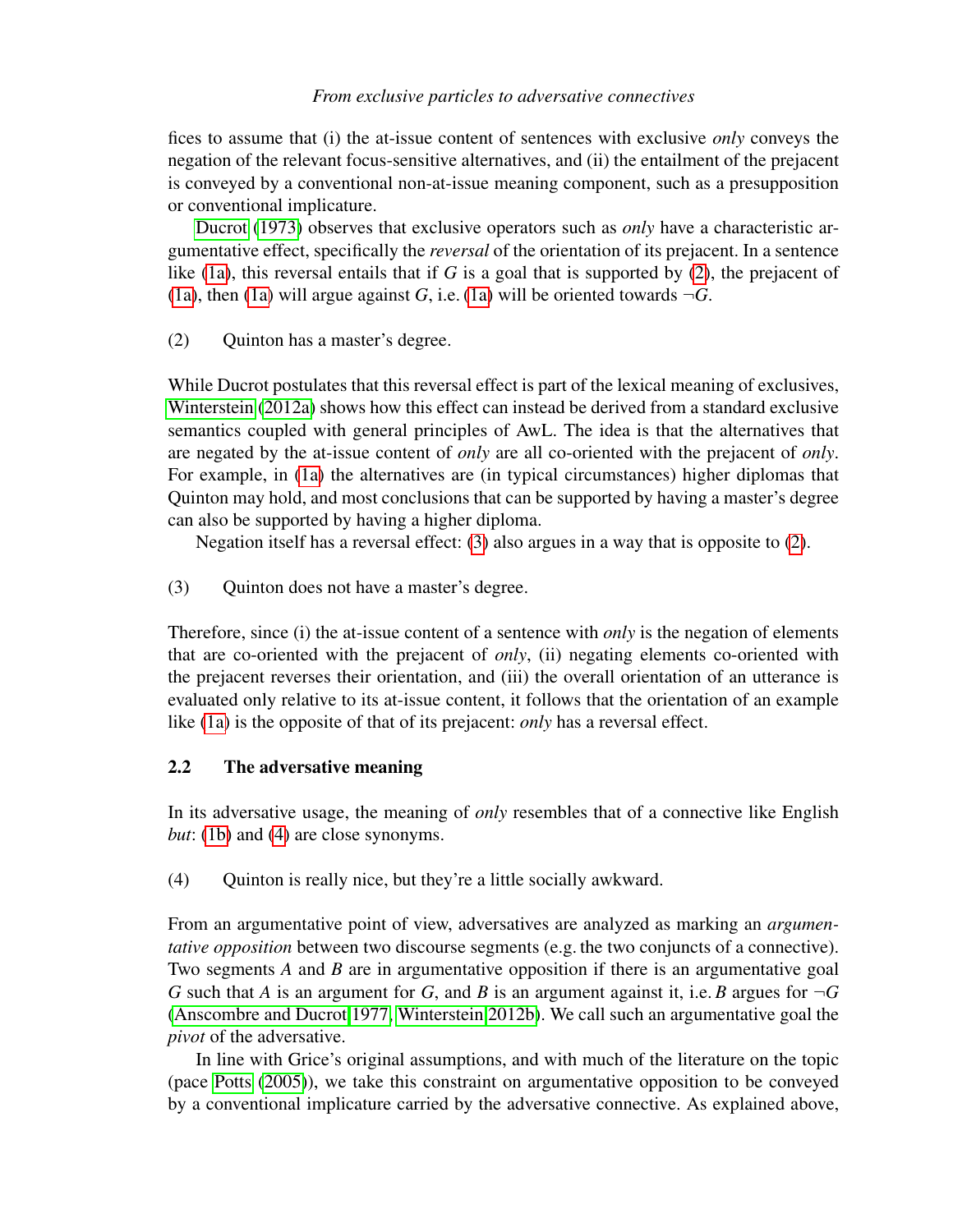this CI content bears on the argumentative orientation of the segments connected by the adversative, determined in turn by the at-issue content of the segments themselves. The CI content puts constrains on what argumentative orientations are possible in the context of utterance. Specifically, it limits the possible goals to those that can satisfy the opposition marked by the adversative.

One can distinguish different types of adversative markings. Here, we focus on two sub-types of the *denial of expectation* reading of adversatives [\(Lakoff 1971\)](#page-9-13): direct and indirect opposition cases.<sup>[1](#page-3-0)</sup> Direct opposition cases (also called concessive uses), as in [\(5\)](#page-3-1), are characterized by the fact that the goal *G* targeted by the first segment is understood to be the negation of the second segment. In [\(5\)](#page-3-1), the first conjunct is understood to argue for *G* = *Quinton is unhealthy*, grounded in the background understanding that smoking is associated with poor health. The second conjunct negates this conclusion directly, as it entails  $\neg G =$  *Quinton is not unhealthy*.

<span id="page-3-1"></span>(5) Quinton smokes, (but / ? only) they're in good health.

As indicated in [\(5\)](#page-3-1), English *but* can be used to mark direct opposition, while adversative *only* is much less natural here. Both *but* and *only* can, however, be used to mark indirect opposition, as seen in [\(1b\)](#page-0-1)/[\(4\)](#page-2-2). These cases are ones in which the goal *G* argued for by the first segment does not correspond to the negation of the second segment. Instead, the first conjunct, *A*, is oriented toward some goal *G*, while the second segment *B* is oriented toward  $\neg G$ , with  $\neg G$  distinct from the proposition encoded by *B*. Consider [\(1b\)](#page-0-1) uttered in a context where we are trying to decide who to invite to a house party. In such a context the first conjunct is readily interpreted as oriented toward the goal *G* = *Invite Quinton*, while the second conjunct is oriented in the opposite direction  $\neg G = Don't$  *invite Quinton*.

Since *only* is incompatible with a direct opposition reading, its use as an adversative in [\(5\)](#page-3-1) forces an indirect reading that differs from the most natural interpretation of *but* in that example. The interpreter is forced instead to construct an indirect opposition; for example, perhaps we are considering possible recruits for our dragon boat team. In such a context, the first conjunct would argue for leaving Quinton off the team, given that smoking is associated with poor athletic performance, while the second conjunct would argue for including Quinton, since good health has positive correlations with the ability to row well.

On the basis of the above discussion, we propose the following denotation for adversative *only*:

<span id="page-3-2"></span>(6)  $\begin{bmatrix} \text{only} \\ \text{At-issue:} \end{bmatrix} = \lambda Q. \{$ Non-at-issue (CI):  $\exists G \neq \neg Q : P \underset{arg}{\leadsto} G \& Q \underset{arg}{\leadsto} \neg G$ 

According to this denotation, adversative *only* returns its argument *Q* as at-issue content. Its semantic contribution takes place in a non-at-issue meaning dimension, where it re-

<span id="page-3-0"></span> $1$ We do not cover formal contrast cases, which would take us too far astray. For an argumentative analysis of such cases, see [Winterstein](#page-9-6) [\(2012b\)](#page-9-6).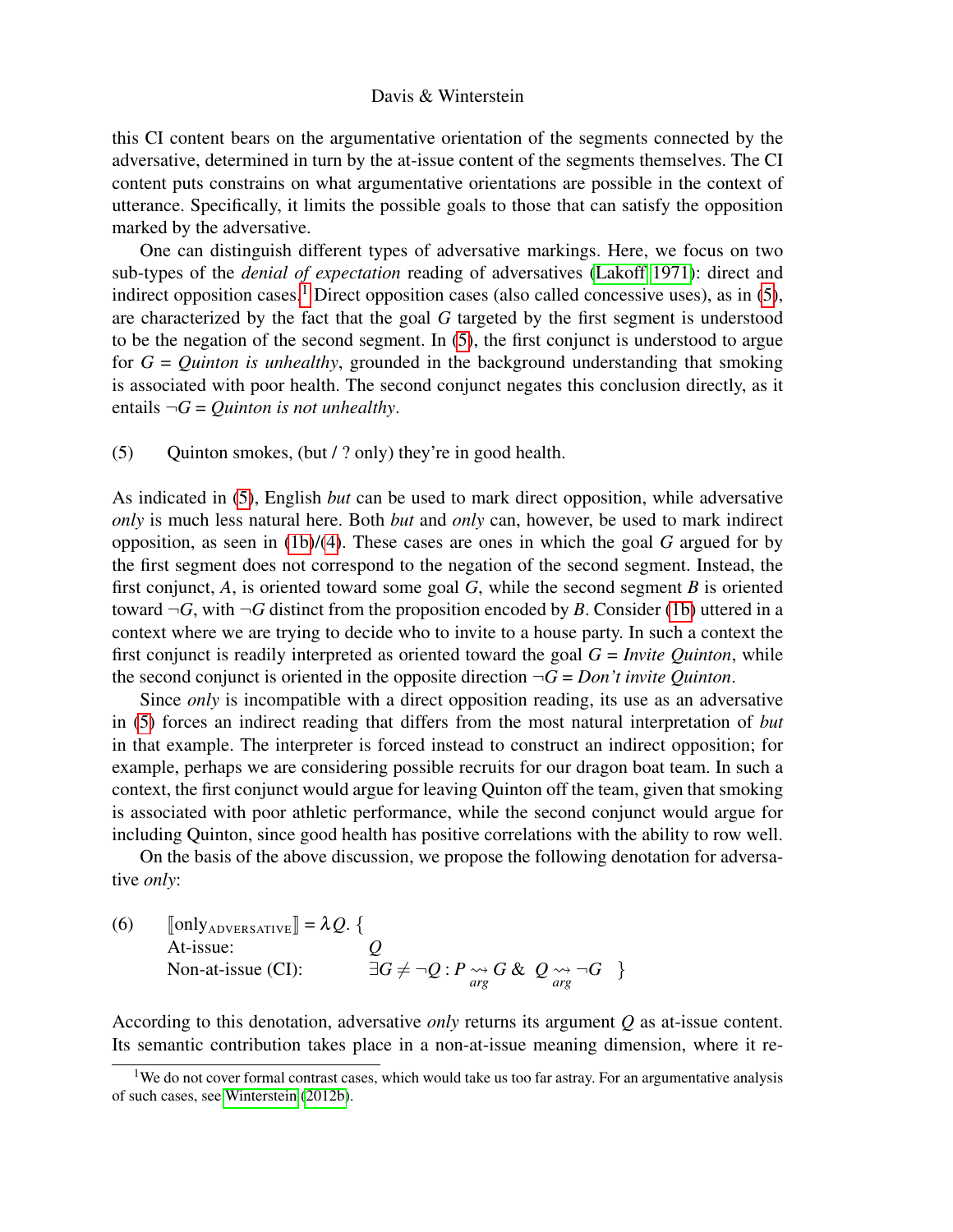lies on an anaphoric discourse segment *P* which it opposes to *Q* in their orientation to some argumentative goal *G*. The requirement that this opposition be indirect is encoded by  $G \neq \neg Q$ . The antecedent segment *P* is treated as an anaphor rather than as a semantic argument, since sentences beginning with adversative *only* can stand alone as long as they have an appropriate discourse antecedent to which *P* can be resolved, as seen in the following dialog:

(7) A: Should we invite Quinton to the party? B: Why not? They're super nice. A: Yeah, that's true, only they're a little socially awkward don't you think?

The semantics in [\(6\)](#page-3-2) is not linked in any obvious way with a standard exclusive semantics of *only*: there is no negation of alternatives, and the prejacent is at-issue. Synchronically speaking, there is little to link the semantics of the two kinds of *only*. In the next section, we show how the adversative semantics in [\(6\)](#page-3-2) might be derived diachronically from a standard exclusive semantics by a process of semantic bleaching and the pragmaticalization of exclusive *only*'s argumentative effects.

# <span id="page-4-0"></span>3. Bridging exclusivity and adversativity

Examples like that in [\(8\)](#page-4-1) are ambiguous between the exclusive and adversative reading, and in turn have opposing argumentative orientations:

<span id="page-4-1"></span>(8) *Context: we are discussing whether to hire Quinton.* Quinton's diplomas are genuine, only their driver's license is fake.

The second sentence counts in Quinton's favor if *only* is construed as an exclusive, while it counts against Quinton if *only* is construed as an adversative. In both cases, we have a discourse consisting of two segments, which we label Segment 1 and Segment 2. Segment 1 corresponds in both interpretations to the sentence *Quinton's diplomas are genuine*. When interpreted as an exclusive, *only* is part of Segment 2, whose at-issue content entails that no salient alternatives to Quinton's drivers license (i.e. none of their other documents) are fake. The context here makes it clear that we are deciding whether or not to hire Quinton, abbreviated as  $H$  (= *Hire Quinton*) or  $\neg H$  (= *Do not hire Quinton*). In the exclusive interpretation, both segments are understood as arguing for *H*. This follows from the fact that both sentences have at-issue content entailing the genuine status of Quinton's documents, coupled with the background fact that genuine documents are generally understood as points in favor of a job candidate. Moreover, the fact that both sentences are co-oriented follows from the general principle that when adjacent discourse segments are in argumentative opposition, this opposition has to be marked (see a.o. [Blakemore and Carston](#page-8-3) [\(2005\)](#page-8-3)). In other words, in the absence of marking, segments are assumed to be co-oriented. When *only* is interpreted as an exclusive, there is no discourse connective linking the two segments, and hence the default principle of co-orientation is in effect. This structure is summarized as follows: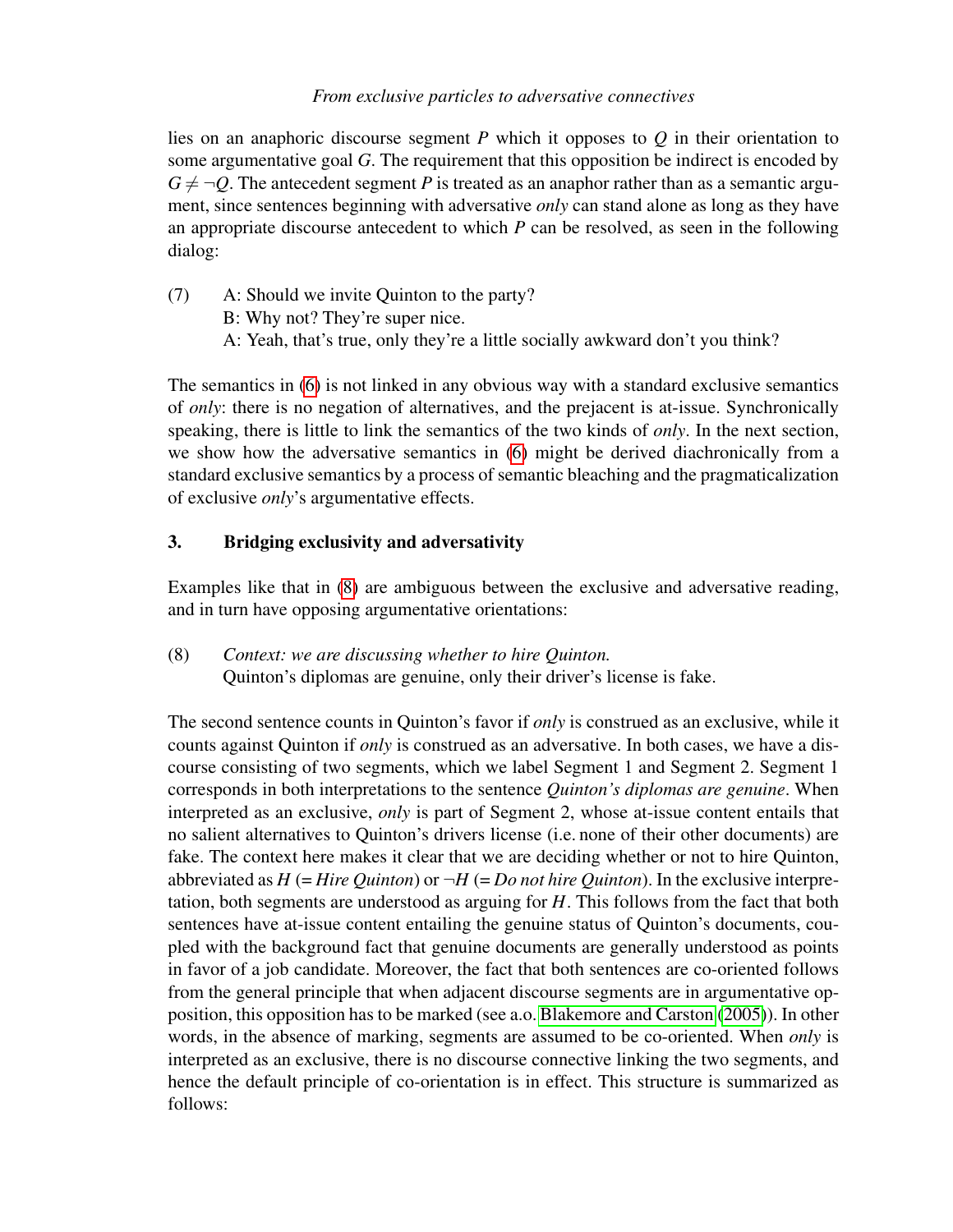(9) Exclusive *only*:

•Discourse structure: SEGMENT 1 0 SEGMENT 2 •SEGMENT 1: *Quinton's diplomas are genuine*  $\underset{arg}{\leadsto}$  *H* •SEGMENT 2: *only their driver's license is fake*  $\frac{dA}{dt}$  *H* ⇒the two segments are *co-oriented* (a *default* in discourse)

Since the prejacent of the exclusive sentence (i.e. the fact that Quinton's drivers license is fake) is shunted to a non-at-issue meaning dimension, it plays no role in determining the argumentative orientation of the sentence. The at-issue content of Segment 2 is an assertion of the negation of focus alternatives; here, something like "no other relevant documents of Quinton's are fake". This constitutes an argument *in favor* of hiring Quinton, despite the fact that the non-at-issue entailment, "Quinton's driver's license is fake", would, if it were at-issue, be construed as an argument *against* hiring Quinton.

What then of the other reading? We argue that in this reading, the particle is no longer an exclusive, and is no longer focus sensitive. Syntactically and semantically, it functions instead as a discourse connective linking the two segments. This means that the erstwhile prejacent of exclusive *only* is now the at-issue asserted content of the second segment. This content has, as discussed above, the opposite argumentative orientation from the first segment. Since this violates the default of co-orientation of adjacent discourse segments, the contrast needs to be marked. This marking is done by adversative *only*. This structure is summarized as follows:

(10) Adversative *only*

•Discourse structure: SEGMENT 1 *only* SEGMENT 2 •SEGMENT 1: *Quinton's diplomas are genuine*  $\underset{arg}{\leadsto}$  *H* •SEGMENT 2: *Their driver's license is fake arg* ¬*H*

⇒the two discourse segments are in *argumentative opposition*, which licenses (or even requires) the use of an *adversative* marker; in the case at hand, the adversative meaning is carried by adversative *only*.

The ambiguity in [\(8\)](#page-4-1) is both lexical and syntactic. The syntactic difference is made clear by the fact that the adversative reading is only possible when *only* occurs on the left edge of a discourse segment. The semantic difference is made clear from the above discussion, along with the fact that adversative *only* requires an anaphoric antecedent on whose content the contrast is anchored; out of the blue utterances with *only* (utterances without any available discourse antecedent) can only receive the exclusive interpretation.

<span id="page-5-0"></span>The meaning components of the two interpretations of [\(8\)](#page-4-1) are spelled out in [\(11\)](#page-5-0).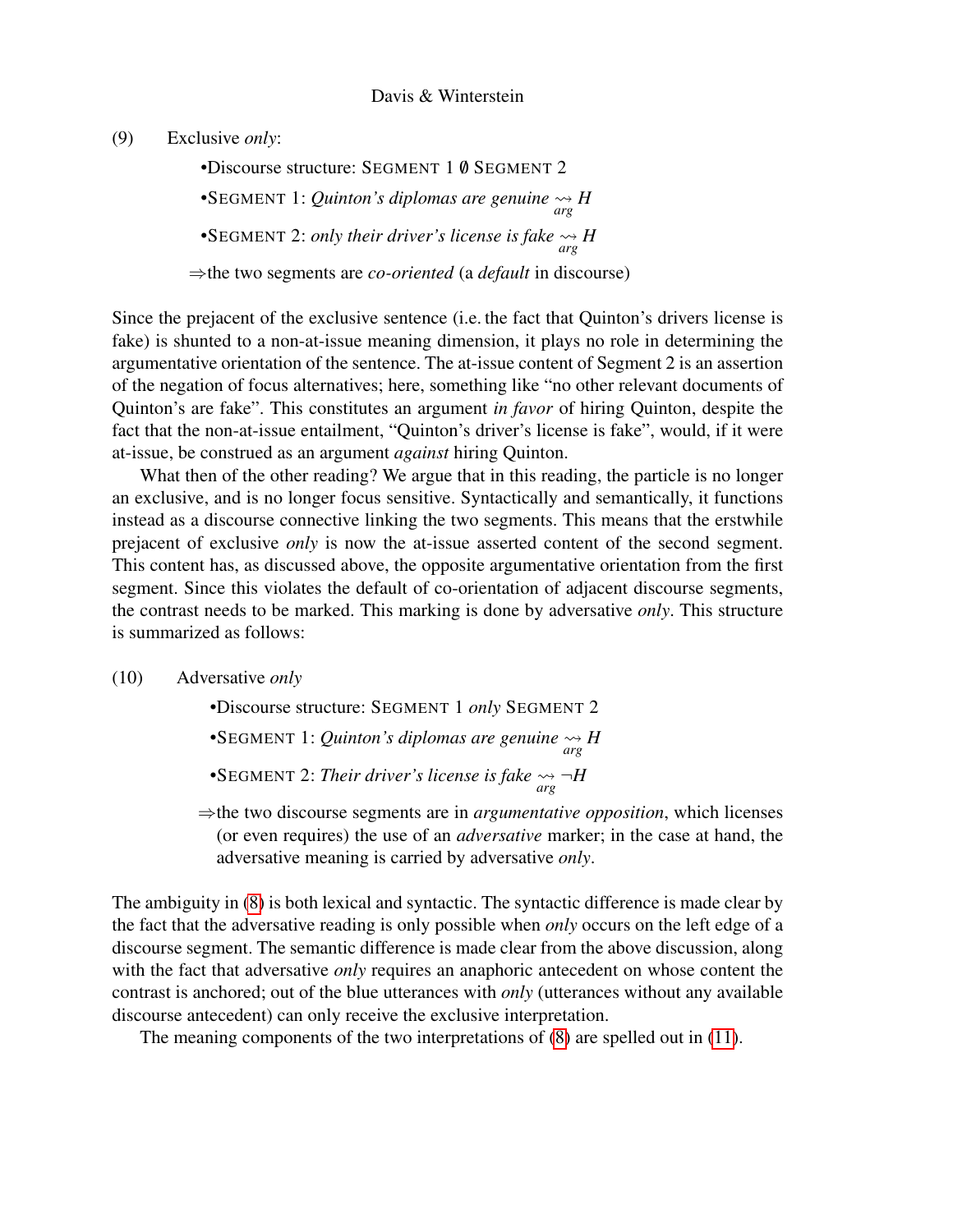<span id="page-6-0"></span>(11) a. 
$$
[P \text{ only}_{\text{EXECUSIVE}} Q] = \{
$$
  
\nAt-issue entailments:  $P; \forall Q' \in \text{ALT}(Q) : \neg Q'$   
\nNon-at-issue entailments:  $Q \text{ (prejacent)}$   
\nArg. orientations:  $P \rightsquigarrow H; only Q \rightsquigarrow H$   
\ni.e.:  $P \underset{arg}{\leadsto} H; \quad Q \underset{arg}{\leadsto} H$   
\nb.  $[P \text{ only} \text{ADVERSATIVE}} Q] = \{$   
\nAt-issue entailments:  $P; Q$   
\nNon-at-issue entailments:  $\exists H : P \underset{arg}{\leadsto} H \& Q \underset{arg}{\leadsto} \neg H \}$ 

<span id="page-6-1"></span>We posit the following diachronic bridge linking these two readings: The argumentative orientation of the segment *only Q* in [\(11a\)](#page-6-0) is aligned with that of *P*. As we argued above, this is not due to any direct meaning component encoding argumentative orientation, but rather follows from general principles of AwL coupled with a standard exclusive semantics of *only*. Crucially, these principles entail that, while *only Q* will be co-oriented with *P* towards *H*, the prejacent *Q* will have the oppositive orientation, towards  $\neg$ *H*. As discussed above, the non-at-issue status of the prejacent blocks this latent argumentative orientation from figuring into the argumentative orientation of the utterance as a whole. This latent opposing orientation, we suggest, is the source of the adversative reading of *only*, which we suggest developed from a semantic reanalysis of sentences like the one in [\(8\)](#page-4-1).

There are two steps involved in this reanalysis. First, the contrasting argumentative orientation of *only*'s prejacent becomes conventionalized. This is a species of pragmaticalization, which following [Davis and Gutzmann](#page-9-4) [\(2015\)](#page-9-4) is formalized as an encoding of an originally non-conventional meaning component (here, inferences about argumentative orientation) as a non-at-issue entailment. Then the original exclusive semantics of *only* is bleached, so that alternatives are no longer negated and the prejacent is promoted to an atissue entailment. This bleaching and promotion results in the at-issue semantics in [\(11b\)](#page-6-1). The semantic bleaching of *only*'s exclusive semantics would, without the attendant pragmaticalization discussed just above, leave *only* without any semantic content, and would in turn result in a sequence of discourse segments with opposing argumentative orientations. This would in turn violate the default principle of co-orientation; such violations require explicit marking by an adversative connective. This function is assigned to *only*, so that *only* is assigned both a new syntactic status (as a discourse connective) and a new semantics (entailing an argumentative contrast between the segment to which it attaches and to some anaphoric segment, here the immediately preceding discourse segment). We assume this possibility is tied to the fact that in bridge cases like [\(8\)](#page-4-1), *only* appears in a syntactic position that is compatible with its reanalysis as a connective.

To summarize, we think synchronically ambiguous sentences like that in [\(8\)](#page-4-1) are a diachronic bridge linking exclusive *only* with adversative *only*. Since exclusive *only* has a prejacent whose orientation is in opposition to that of its at-issue content, and since consecutive discourse segments are required by default to be co-oriented, it follows that the prejacent of *only* will have the opposite orientation from that of the first discourse segment. Exclusive *only* in such sentences can appear at the left edge of the second discourse seg-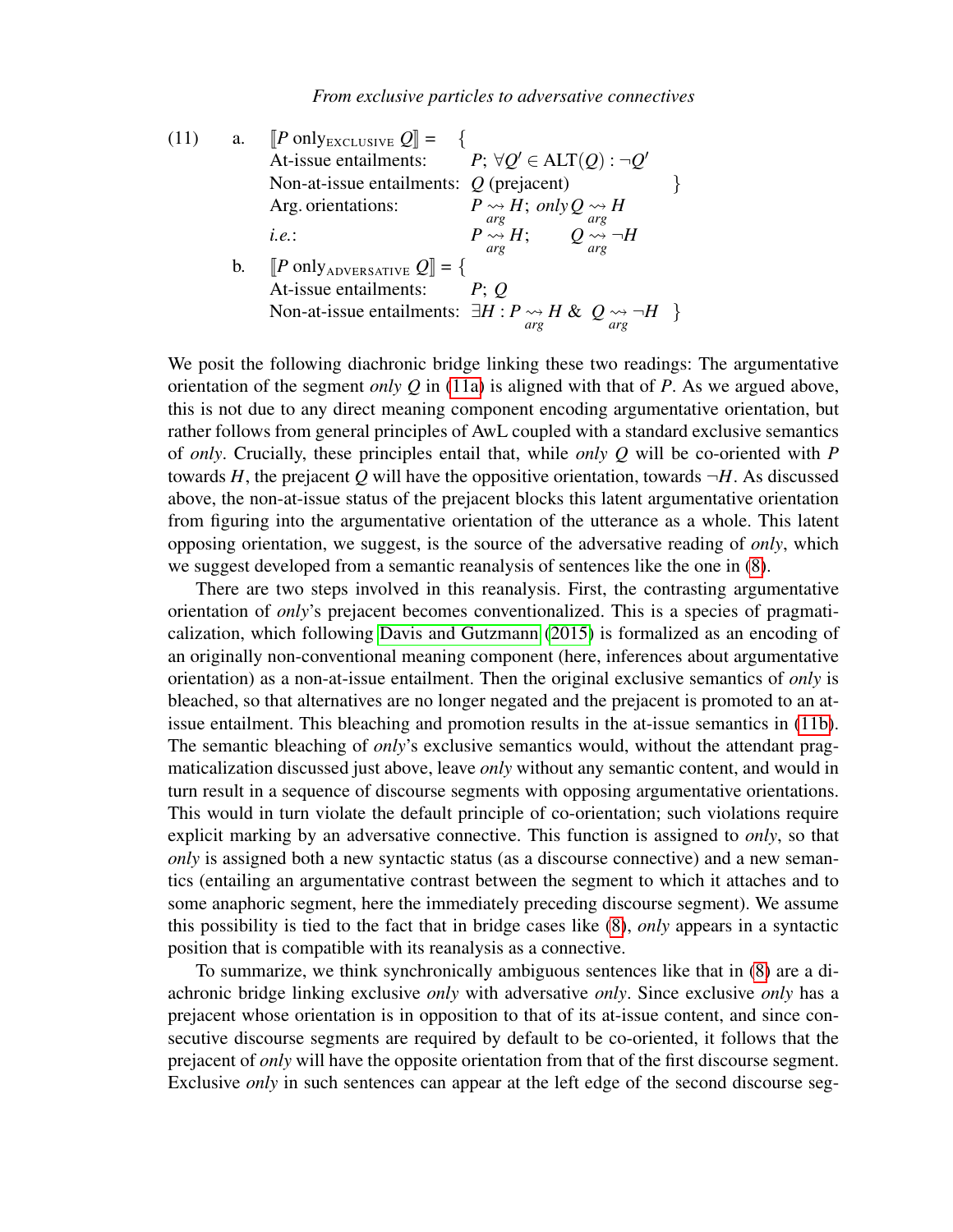ment, which is also the place where adversative connectives appear to mark non-co-aligned (contrasting) discourse segments. These two facts, one semantic/pragmatic, the other syntactic, feed the reanalysis detailed above, leading to a new lexical item that marks a contrast in the orientation of two discourse segments. We think that similar routes leading from exclusivity to adversativity are regularly traversed, leading to the cross-linguistic tendency for exclusives to be used as adversative connectives.

The proposed analysis also accounts for the observation that adversative *only* is only compatible with indirect opposition readings (cf. section [2.2\)](#page-2-3). Direct opposition characterizes discourses of the form "*A* CONN *B*" where CONN is an adversative connective and *A* argues towards  $\neg B$ . Under the proposed analysis, a functional bridge case would mean that a segment of the form "*only B*" argues against *B* itself, e.g. *only his driving license is fake* should be an argument in favor of *his driving license is not fake*. But given that the exclusive reading presupposes its prejacent there is an informational clash: an utterance cannot argue against a proposition it entails. Bridge cases are thus not compatible with direct opposition, which explains why adversative *only* can only mark indirect oppositions.

### <span id="page-7-0"></span>4. Conclusion

We conclude with a brief comparison between the account of adversative *only* sketched above with an alternative proposal by [von Fintel and Iatridou](#page-9-5) [\(2019\)](#page-9-5), who give the following example and paraphrase giving the gist of their account:

(12) He's a very nice man, only he talks too much.  $\rightarrow$  The only limitation/exception to his niceness is that he talks too much.

The core idea in their account is that adversative *only* operates on propositions or possibly speech acts, and "states that its prejacent is the only limitation/exception/relevant rejoinder to the first "conjunct"". Under this account, the basic function of exclusive *only*, which is to negate alternatives to the prejacent, is preserved in its use as an adversative connective. As von Fintel and Iatridou themselves note, this account leaves unexplained the fact that adversative *only* seems not to be focus sensitive, and that the prejacent seems to be an at-issue entailment, unlike in its standard uses as an exclusive.

<span id="page-7-1"></span>The at-issue status of the prejacent for adversative *only* is, in our account, a key component in explaining the contrast in argumentative orientation between adversative and exclusive *only*, as explained in detail above. But under our account, adversative *only* does not involve the negation of any alternatives to its prejacent. This contrasts with the account of von Fintel and Iatridou, under which adversative *only* entails its prejacent and also entails that this is the only relevant "exception". This raises two issues. First, it is unclear in von Fintel and Iatridou's account what the predicted argumentative orientation of adversative *only* should be, given that it entails both the prejacent and relevant alternatives to the prejacent as part of its at-issue content. Moreover, the following contrast seems to show that adversative *only* is not semantically exclusive in the way that exclusive *only* is: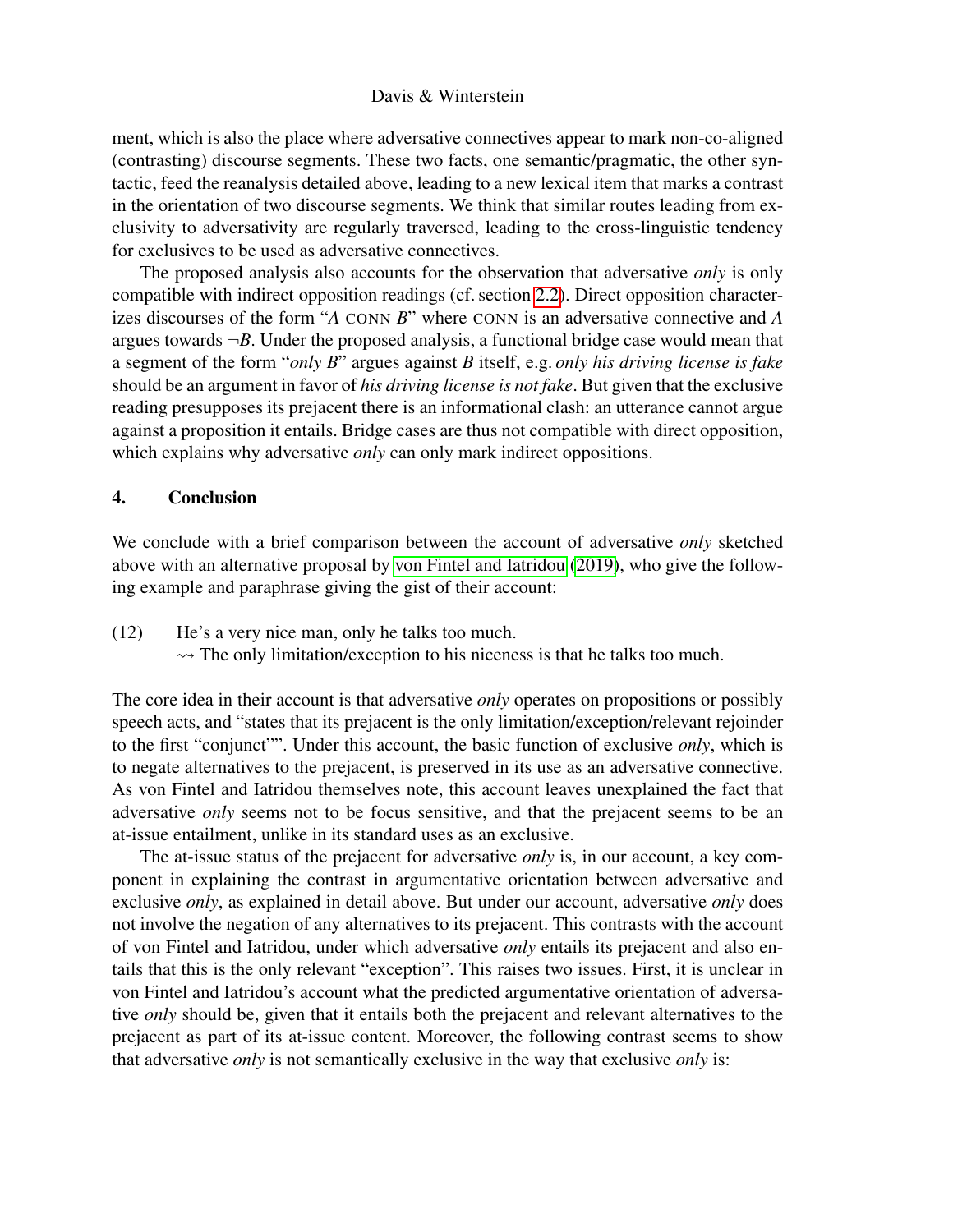<span id="page-8-5"></span><span id="page-8-4"></span>(13) a. Exclusive *only*:

Ai's research output is very narrow; she only writes about Sartre (#, not to mention de Beauvoir).

b. Adversative *only*:

I would say that Bert is a typical analytic philosopher, only he seems to have a soft spot for Sartre (, not to mention de Beauvoir).

As seen in [\(13a\)](#page-8-4), exclusive *only* is incompatible with additional exceptions introduced by a *not to mention* phrase. In the example at hand, *only* is associated with *Sartre*, entailing the negation of relevant alternatives. Since *de Beauvoir* is readily understood as a relevant alternative, the *not to mention* phrase results in a contradiction, and hence infelicity.

Adversative *only* is, as shown in [\(13b\)](#page-8-5), much more liberal in this respect. Here, following von Fintel and Iatridou, the second sentence should mean something like "the only relevant exception to Bert's exhibiting the typical characteristics of an analytic philosopher is his fondness for Sartre". But if fondness for Sartre is taken as atypical for an analytic philosopher, then a fondness for de Beauvoir surely does as well. And yet the *not to mention* phrase can be used felicitously. The contrast in [\(13\)](#page-7-1) falls out immediately under our account, since adversative *only* involves no exclusive semantics at all. The contrast is unexpected under the the account of von Fintel and Iatridou.

An additional problem for von Fintel and Iatridou's account is the fact that adversative *only* is anaphoric in a way that exclusive *only* is not. In our account, this is due to a nonat-issue lexical semantics that contrasts the prejacent proposition (or discourse segment) with an anaphoric one – the result is infelicity in cases where no appropriate anaphor can be resolved. Exclusive *only* has no such anaphoric component, and indeed no conventional meaning component expressing contrast at all.

One upshot of the comparison of these accounts is in how the two accounts seek to unify the two uses of *only*. The account of von Fintel and Iatridou seems aimed at reducing the adversative to a sub-type of exclusive, presumably in such a way that they can be seen as synchronically linked via a core exclusive semantics. Our own account links the two items diachronically, but gives them each a very different synchronic semantics. The above considerations are, we think, evidence in favor of the diachronic account.

#### **References**

- <span id="page-8-2"></span>Anscombre, Jean-Claude, and Oswald Ducrot. 1977. Deux *mais* en français. *Lingua* 43:23– 40.
- <span id="page-8-0"></span>Anscombre, Jean-Claude, and Oswald Ducrot. 1983. *L'argumentation dans la langue*. Bruxelles: Pierre Mardaga.
- <span id="page-8-3"></span>Blakemore, Diane, and Robyn Carston. 2005. The pragmatics of sentential coordination with 'and'. *Lingua* 115:569–589.
- <span id="page-8-1"></span>Coppock, Elizabeth, and David Beaver. 2014. Principles of the Exclusive Muddle. *Journal of Semantics* 31:371–432.